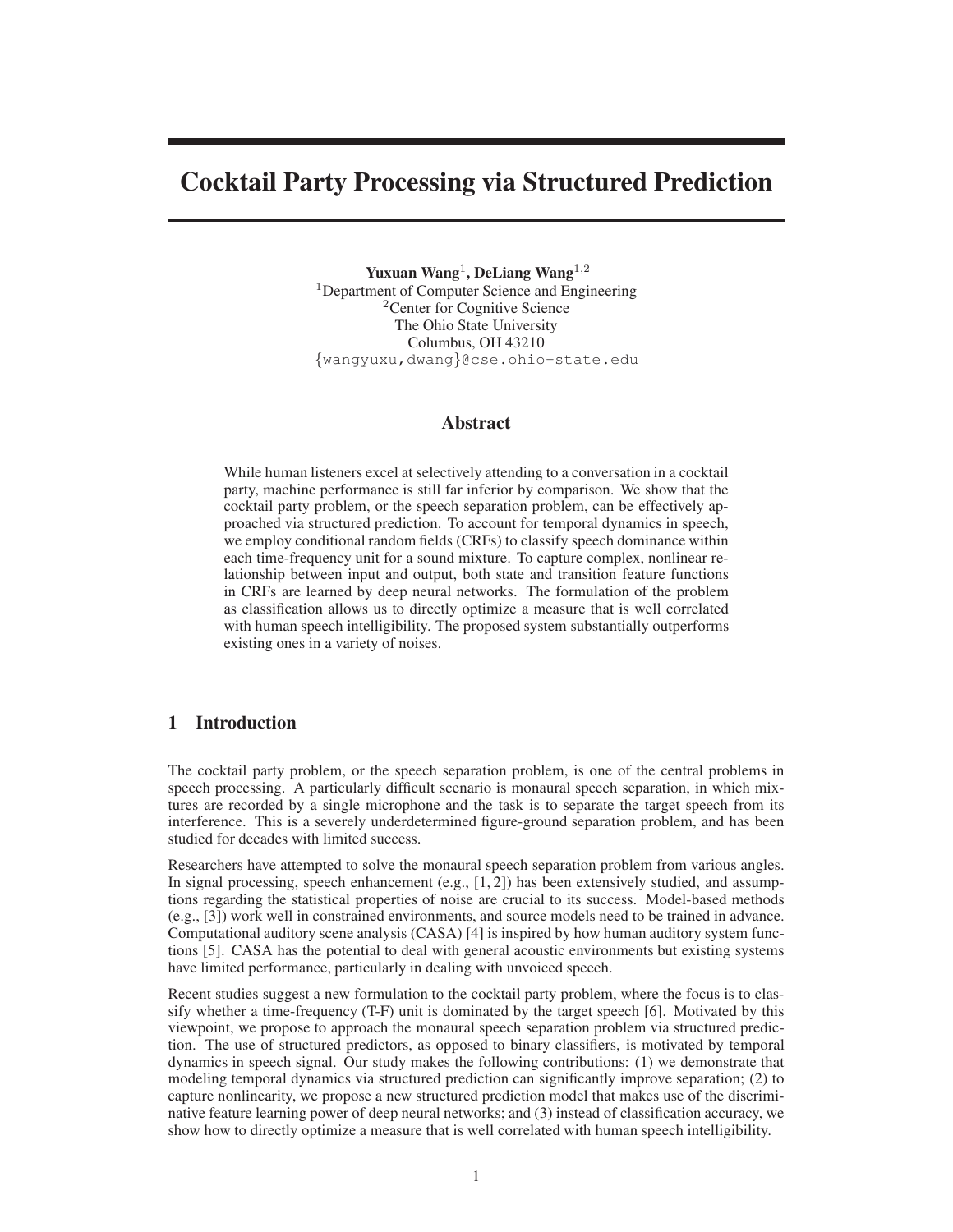## **2 Separation as binary classification**

We aim to estimate a time-frequency matrix called the ideal binary mask (IBM). The IBM is a binary matrix constructed from premixed target and interference, where 1 indicates that the target energy exceeds the interference energy by a local signal-to-noise (SNR) criterion (LC) in the corresponding T-F unit, and 0 otherwise. The IBM is defined as:

$$
IBM(t, f) = \begin{cases} 1, & \text{if } SNR(t, f) > LC \\ 0, & \text{otherwise,} \end{cases}
$$

where  $SNR(t, f)$  denotes the local SNR (in decibels) within the T-F unit at time t and frequency f. We adopt the common choice of  $LC = 0$  in this paper [7]. Despite its simplicity, adopting the IBM as a computational objective offers several advantages. First, the IBM is directly based on the auditory masking phenomenon whereby a stronger sound tends to mask a weaker one within a critical band. Second, unlike other objectives such as maximizing SNR, it is well established that large human speech intelligibility improvements result from IBM processing, even for very low SNR mixtures [7–9]. Improving human speech intelligibility is considered as a gold standard for speech separation. Third, IBM estimation naturally leads to classification, which opens the cocktail party problem to a plethora of machine learning techniques.

We propose to formulate IBM estimation as binary classification as follows, which is a form of supervised learning. A sound mixture with the 16 kHz sampling rate is passed through a 64-channel gammatone filterbank spanning from 50 Hz to 8000 Hz on the equivalent rectangular bandwidth rate scale. The output from each filter channel is divided into 20-ms frames with 10-ms frame shift, producing a cochleagram [4]. Due to different spectral properties of speech, a subband classifier is trained for each filter channel independently, with the IBM providing training labels. Acoustic features for each subband classifier are extracted from T-F units in the cochleagram. The target speech is separated by binary weighting of the cochleagram using the estimated IBM [4].

Several recent studies have attempted to directly estimate the IBM via classification. By employing Gaussian mixture models (GMMs) as classifiers and amplitude modulation spectrograms (AMS) as features, Kim et al. [10] show that estimated masks can improve human speech intelligibility in noise. Han and Wang [11] have improved Kim et al.'s system by employing support vector machines (SVMs) as classifiers. Wang et al. [12] propose a set of complementary acoustic features that shows further improvements over previous systems. The complementary feature is a concatenation of AMS, relative spectral transform and perceptual linear prediction (RASTA-PLP), mel-frequency cepstral coefficients (MFCC), and pitch-based features.

Because the ratio of 1's to 0's in the IBM is often skewed, simply using classification accuracy as the evaluation criterion may not be appropriate. Speech intelligibility studies [9, 10] have evaluated the influence of the hit (HIT) and false-alarm (FA) rate on intelligibility scores. The difference, the HIT−FA rate, is found to be well correlated to human speech intelligibility in noise [10]. The HIT rate is the percent of correctly classified target-dominant T-F units (1's) in the IBM, and the FA rate is the percent of wrongly classified interference-dominant T-F units (0's). Therefore, it is desirable to design a separation algorithm that maximizes HIT−FA of the output mask.

# **3 Proposed system**

Dictated by speech production mechanisms, the IBM contains highly structured, rather than, random patterns. Previous systems do not explicitly model such structure. As a result, temporal dynamics, which is a fundamental characteristic of speech, is largely ignored in previous work. Separation systems accounting for temporal dynamics exist. For example, Mysore et al. [13] incorporate temporal dynamics using HMMs. Hershey et al. [14] consider different levels of dynamic constraints. However, these works do not treat separation as classification. Contrary to standard binary classifiers, structured prediction models are able to model correlations in the output. In this paper, we treat unit classification at each filter channel as a sequence labeling problem and employ linear-chain conditional random fields (CRFs) [15] as subband classifiers.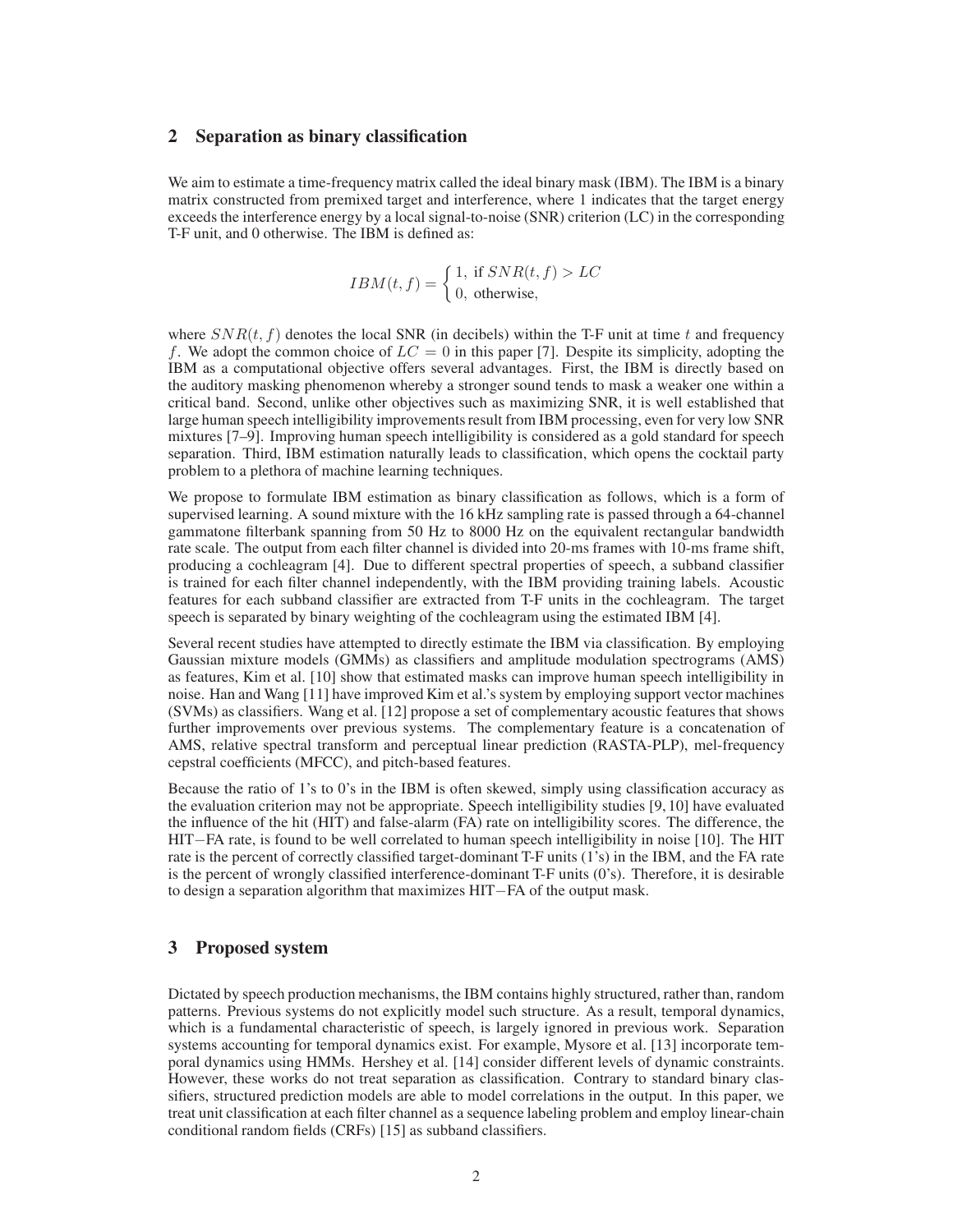#### **3.1 Conditional random fields**

Different from HMM, a CRF is a discriminative model and does not need independence assumptions of features, making it more suitable to our task. A CRF models the posterior probability  $P(y|x)$  as follows. Denoting y as a label sequence and x as an input sequence,

$$
P(\mathbf{y}|\mathbf{x}) = \frac{\exp\left(\sum_{t} \mathbf{w}^{T} \mathbf{f}(\mathbf{y}, \mathbf{x}, t)\right)}{Z(\mathbf{x})}.
$$
 (1)

Here t indexes time frames, w is the parameters to learn, and  $Z(\mathbf{x}) = \sum_{\mathbf{y}'} \exp \left( \sum_{t} \mathbf{w}^T \mathbf{f}(\mathbf{y}', \mathbf{x}, t) \right)$ is the partition function. f is a vector-valued feature function associated with each local site (T-F unit in our task), and often categorized into state feature functions  $s(y_t, x, t)$  and transition feature functions  $\mathbf{t}(y_{t-1}, y_t, \mathbf{x}, t)$ . State feature functions define the local discriminant functions for each T-F unit and transition feature functions capture the interaction between neighboring labels. We assume a linear-chain setting and the first-order Markovian property, i.e., only interactions between two neighboring units in time are modeled. In our task, we can simply use acoustic feature vectors in each T-F unit as state feature functions and their concatenations as transition feature functions:

$$
\mathbf{s}(y_t, \mathbf{x}, t) = [\delta_{(y_t=0)} \mathbf{x}_t, \delta_{(y_t=1)} \mathbf{x}_t]^T,
$$
\n(2)

$$
\mathbf{t}(y_{t-1}, y_t, \mathbf{x}, t) = [\delta_{(y_{t-1}=y_t)} \mathbf{z}_t, \delta_{(y_{t-1}\neq y_t)} \mathbf{z}_t]^T,
$$
\n(3)

where  $\delta$  is the indicator function and  $\mathbf{z}_t = [\mathbf{x}_{t-1}, \mathbf{x}_t]^T$ . Equation (3) essentially encodes temporal continuity in the IBM. To simplify notations, all feature functions are written as  $f(y_{t-1}, y_t, x, t)$  in the remainder of the paper.

Training is for estimating w, and is usually done by maximizing the conditional log-likelihood on a training set  $T = \{ (\mathbf{x}^{(m)}, \mathbf{y}^{(m)}) \}$ , i.e., we seek w by

$$
\max_{\mathbf{w}} \sum_{m} \log p(\mathbf{y}^{(m)} | \mathbf{x}^{(m)}, \mathbf{w}) + \mathcal{R}(\mathbf{w}),
$$
\n(4)

where m is the index of a training sample, and  $\mathcal{R}(w)$  is a regularizer of w (we use  $\ell_2$  in this paper). For gradient ascent, a popular choice is the limited-memory BFGS (L-BFGS) algorithm [16].

#### **3.2 Nonlinear expansion using deep neural networks**

A CRF is a log-linear model, which has only linear modeling power. As acoustic features are generally not linearly separable, the direct use of CRFs unlikely produces good results. In the following, we propose a method to transform the standard CRF into a nonlinear sequence classifier.

We employ pretrained deep neural networks (DNNs) to capture nonlinearity between input and output. DNNs have received widespread attention since Hinton et al.'s paper [17]. DNNs can be viewed as hierarchical feature detectors that learn increasingly complex feature mappings as the number of hidden layers increases. To deal with problems such as vanishing gradients, Hinton et al. suggest to first pretrain a DNN using a stack of restricted Boltzmann machines (RBMs) in a unsupervised and layerwise fashion. The resulting network weights are then supervisedly finetuned by backpropagation.

We first train DNN in the standard way to classify speech dominance in each T-F unit. After pretraining and supervised finetuning, we then take the last hidden layer representations from the DNN as learned features to train the CRF. In a discriminatively trained DNN, the weights from the last hidden layer to the output layer would define a linear classifier, hence the last hidden layer representations are more amenable to linear classification. In other words, we replace  $x$  by  $h$  in equations (1)-(4), where h represents the learned hidden features. This way CRFs would greatly benefit from the nonlinear modeling power of deep architectures.

To better encode local contextual information, we could use a window (across both time and frequency) of learned features to label the current T-F unit. A more parsimonious way is to use a window of posteriors estimated by DNNs as features to train the CRF, which can dramatically reduce the dimensionality. We note in passing that the correlations across both time and frequency can also be encoded at the model level, e.g., by using grid-structured CRFs. However the decoding algorithm may substantially increase the computational complexity of the system.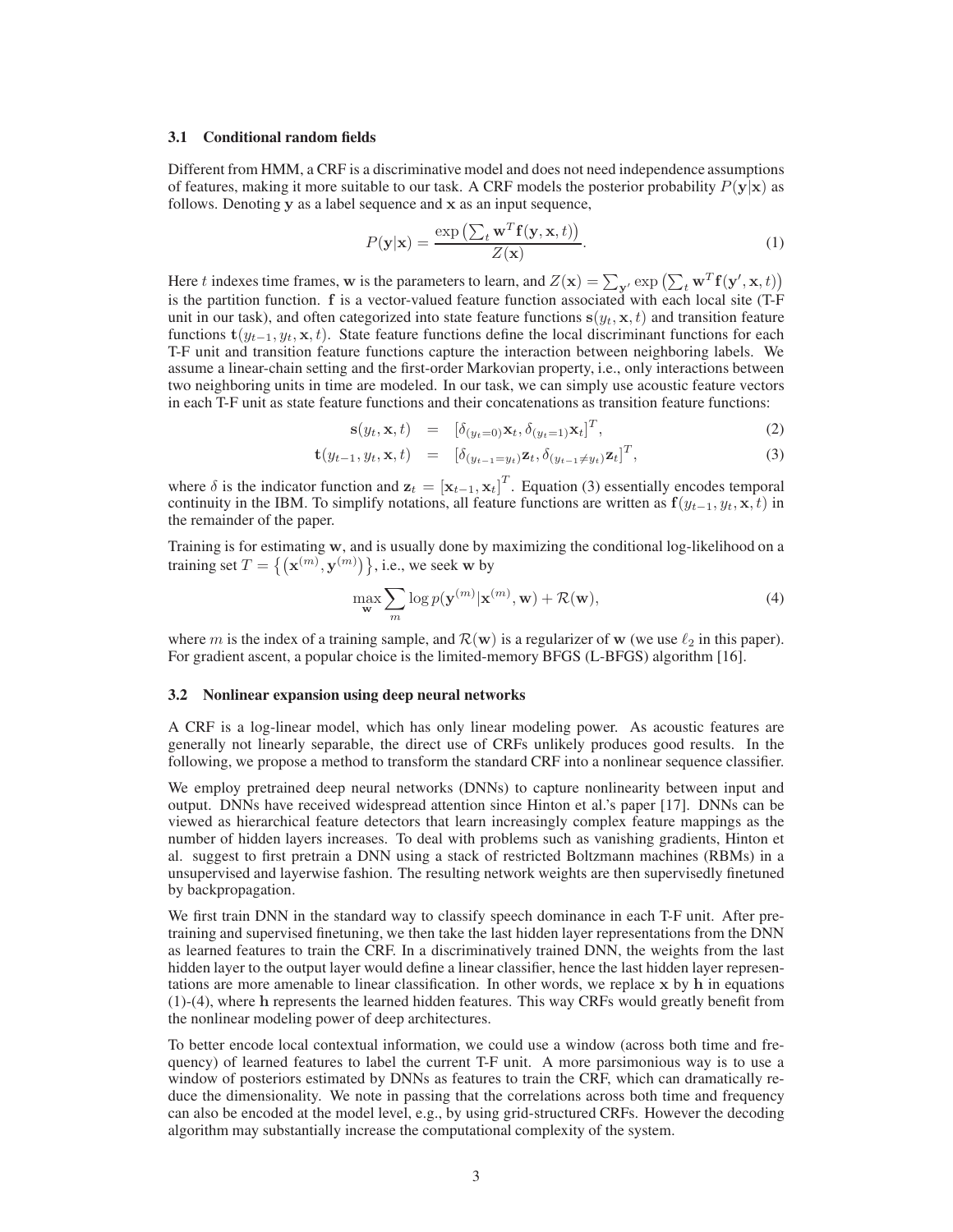We want to point out that an important advantage of using neural networks for feature learning is its efficiency in the test phase; once trained, the nonlinear feature extraction of DNN is extremely fast (only involves forward pass). This is, however, not always true for other methods. For example, sparse coding may need to solve a new optimization problem to get the features. Test phase efficiency is crucial for real-time implementation of a speech separation system.

There is related work on developing nonlinear sequence classifiers in the machine learning community. For example, van der Maaten et al. [18] and Morency et al. [19] consider incorporating hidden variables into the training and inference in CRF. Peng et al. [20] investigate a combination of neural networks and CRFs. Other related studies include [21] and [22]. The proposed model differs from the previous methods in that (1) discriminatively trained deep architecture is used, and/or (2) a CRF instead of a Viterbi decoder is used on top of a neural network for sequence labeling, and/or (3) nonlinear features are also used in modeling transitions. In addition, the use of a contextual window and the change of the objective function discussed in the next subsection is specifically tailored to the speech separation problem.

#### **3.3 Maximizing HIT**−**FA rate**

As argued before, it is desirable to train a classifier to maximize the HIT−FA rate of the estimated mask. In this subsection, we show how to change the objective function and efficiently calculate the gradients in CRF. Since subband classifiers are used, we aim to maximize the channelwise HIT−FA.

Denote the output label as  $u_t \in \{0, 1\}$  and the true label as  $y_t \in \{0, 1\}$ . The per utterance HIT–FA rate can be expressed as  $\sum_t u_t y_t / \sum_t y_t - \sum_t u_t (1 - y_t) / \sum_t (1 - y_t)$ , where the first term is the HIT rate and the second the FA rate. To make the objective function differentiable, we replace  $u_t$  by the marginal probability  $p(y_t = 1|x)$ , hence we seek w by maximizing the HIT–FA on a training set:

$$
\max_{\mathbf{w}} \left( \frac{\sum_{m} \sum_{t} p(y_t^{(m)} = 1 | \mathbf{x}^{(m)}, \mathbf{w}) y_t^{(m)}}{\sum_{m} \sum_{t} y_t^{(m)}} - \frac{\sum_{m} \sum_{t} p(y_t^{(m)} = 1 | \mathbf{x}^{(m)}, \mathbf{w}) (1 - y_t^{(m)})}{\sum_{m} \sum_{t} (1 - y_t^{(m)})} \right). \tag{5}
$$

Clearly, computing the gradient of (5) boils down to computing the gradient of the marginal. A speech utterance (sentence) typically spans several hundreds of time frames, therefore numerical stability is critically important in our task. As can be seen later, computing the gradient of the marginal requires the gradient of forward/backward scores. We adopt Rabiner's scaling trick [23] used in HMM to normalize the forward/backward score at each time point. Specifically, define  $\alpha(t, u)$  and  $\beta(t, u)$  as the forward and backward score of label u at time t, respectively. We normalize the forward score such that  $\sum_{u} \alpha(t, u) = 1$ , and use the resulting scaling to normalize the backward score. Defining potential function  $\phi_t(v, u) = \exp\left(\mathbf{w}^T\mathbf{f}(v, u, \mathbf{x}, t)\right)$ , the recurrence of the normalized forward/backward score is written as,

$$
\alpha(t, u) = \sum_{v} \alpha(t - 1, v)\phi_t(v, u)/s(t), \qquad (6)
$$

$$
\beta(t, u) = \sum_{v} \beta(t+1, v)\phi_t(u, v)/s(t+1), \tag{7}
$$

where  $s(t) = \sum_{u} \sum_{v} \alpha(t-1,v) \phi_t(v,u)$ . It is easy to show that  $Z(\mathbf{x}) = \prod_{t} s(t)$ , and now the marginal has a simpler form of  $p(y_t|\mathbf{x}, \mathbf{w}) = \alpha(t, y_t)\beta(t, y_t)$ . Therefore, the gradient of the marginal is,

$$
\frac{\partial p(y_t|\mathbf{x}, \mathbf{w})}{\partial \mathbf{w}} = G_{\alpha}(t, y_t) \beta(t, y_t) + \alpha(t, y_t) G_{\beta}(t, y_t),
$$
\n(8)

where  $G_{\alpha}$  and  $G_{\beta}$  are the gradients of the normalized forward and backward score, respectively. Due to score normalization,  $G_{\alpha}$  and  $G_{\beta}$  will very unlikely overflow. We now show that  $G_{\alpha}$  can be calculated recursively. Let  $q(t, u) = \sum_{v} \alpha(t - 1, v) \phi_t(v, u)$ , we have

$$
G_{\alpha}(t,u) = \frac{\partial \alpha(t,u)}{\partial \mathbf{w}} = \frac{\frac{\partial q(t,u)}{\partial \mathbf{w}} \sum_{v} q(t,v) - \sum_{v} \frac{\partial q(t,v)}{\partial \mathbf{w}} q(t,u)}{\left(\sum_{v} q(t,v)\right)^2},\tag{9}
$$

and,

$$
\frac{\partial q(t, u)}{\partial \mathbf{w}} = \sum_{v} G_{\alpha}(t - 1, v)\phi_t(v, u) + \sum_{v} \alpha(t - 1, v)\phi_t(v, u)\mathbf{f}(v, u, \mathbf{x}, t).
$$
(10)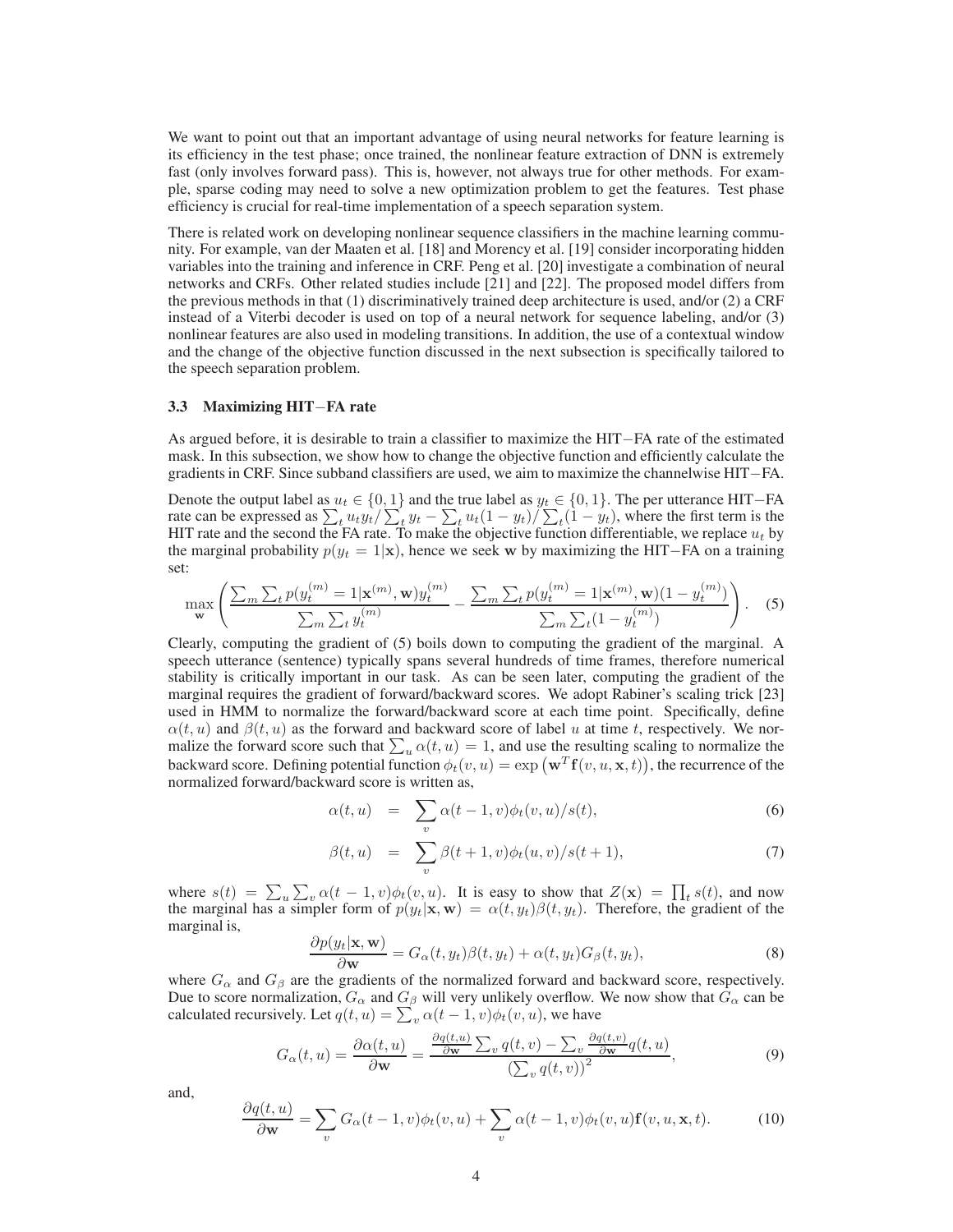

Figure 1: HIT−FA results. (a)-(c): matched-noise test condition; (d)-(f): unmatched-noise test condition.



Figure 2: Channelwise HIT−FA comparisons on the 0 dB test mixtures.

The derivation of  $G_\beta$  is similar, thus omitted. The time complexity of calculating  $G_\alpha$  and  $G_\beta$  is  $\mathcal{O}(L|S|^2)$ , where L and |S| are the utterance length and the size of the label set, respectively. This is the same as the forward-backward recursion.

The objective function in (5) is not concave. Since high accuracy correlates with high HIT−FA, a safe practice is to use a solution from (4) as a warm start for the subsequent optimization of (5). For feature learning, DNN is also trained using (5) in the final system. The gradient calculation is much simpler due to the absence of transition features. We found that L-BFGS performs well and shows fast and stable convergence for both feature learning and CRF training.

# **4 Experimental results**

#### **4.1 Experimental setup**

Our training and test sets are primarily created from the IEEE corpus [24] recorded by a single female speaker. This enables us to directly compare with previous intelligibility studies [10], where the same speaker is used in training and testing. The training set is created by mixing 50 utterances with 12 noises at 0 dB. To create the test set, we choose 20 unseen utterances from the same speaker. First, the 20 utterances are mixed with the previous 12 noises to create a matched-noise test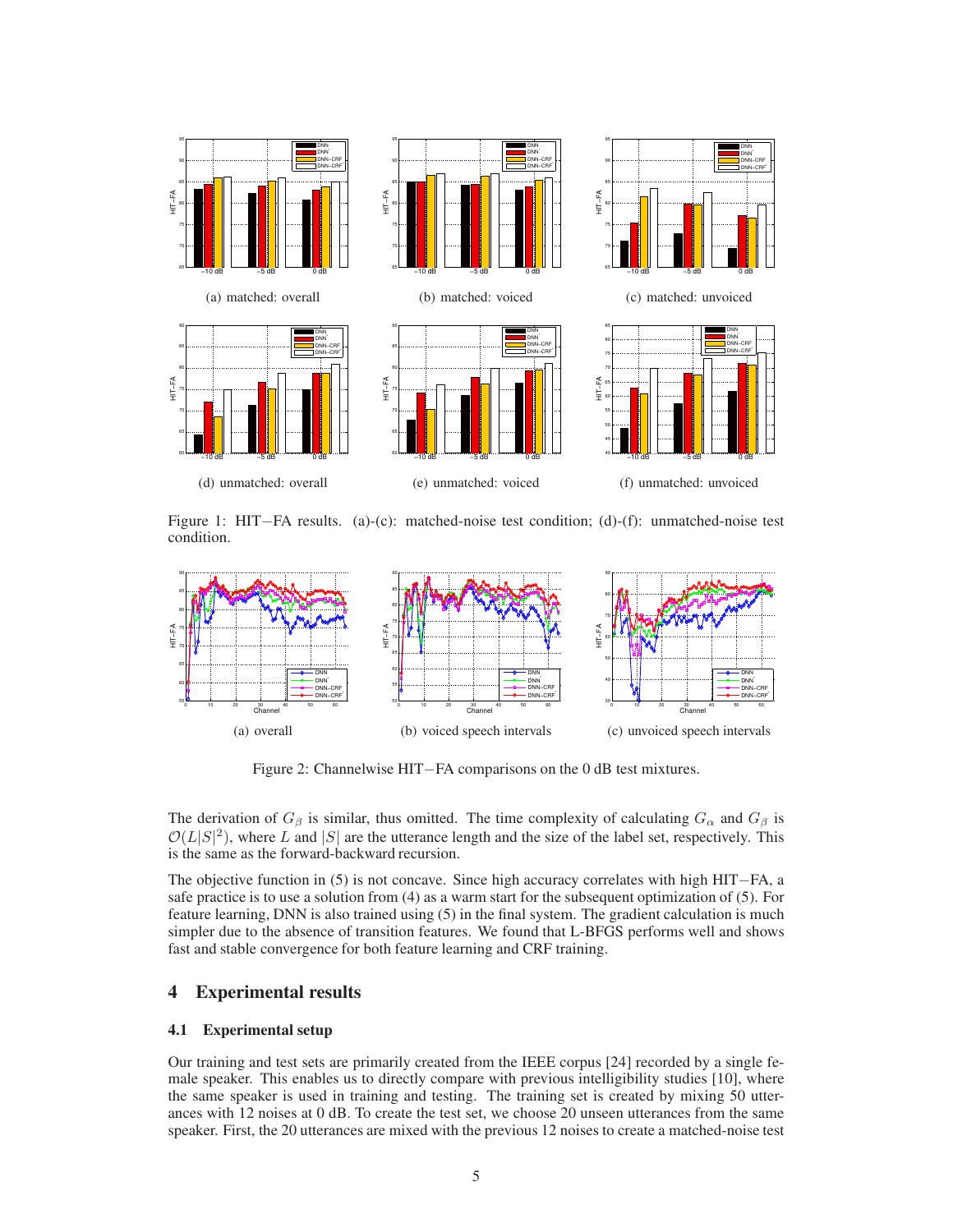

Figure 3: Masks for a test utterance mixed with an unseen crowd noise at 0 dB. White represents 1's and black represents 0's.

condition, then 5 unseen noises to create a unmatched-noise test condition. The test noises<sup>1</sup> cover a variety of daily noises and most of them are highly non-stationary. In each frequency channel, there are roughly 150,000 and 82,000 T-F units in the training and test set, respectively. Speakerindependent experiments are presented in Section 4.4.

The proposed system is called DNN-CRF or DNN-CRF<sup>∗</sup> if it is trained to maximize HIT−FA. We use suffix R and P to distinguish training features for CRF, where R stands for learned features without a context window (features are learned from the complementary acoustic feature set mentioned in Section 2) and P stands for a window of posterior features. We use a two hidden layer DNN as it provides a good trade-off between performance and complexity, and use a context window spanning 5 time frames and 17 frequency channels to construct the posterior feature vector. We use the cross-entropy objective function for training the standard DNN in comparisons.

#### **4.2 Experiment 1: HIT**−**FA maximization**

In this subsection, we show the effect of directly maximizing the HIT−FA rate. To evaluate the contribution from the change of the objective alone, we use ideal pitch in the following experiments to neutralize pitch estimation errors. The models are trained on 0 dB mixtures. In addition to 0 dB, we also test the trained models on -10 and -5 dB mixtures. Such a test setting not only allows us to measure the system's generalization to different SNR conditions, but also to show the effects of HIT–FA maximization on estimating sparse IBMs. We compare DNN-CRF<sup>\*</sup>-R with DNN, DNN<sup>\*</sup> and DNN-CRF-R, and the results are shown in Figure 1 and 2.

We document HIT−FA rates on three levels: overall, voiced intervals (pitched frames) and unvoiced intervals (unpitched frames). Voicing boundaries are determined using ideal pitch. Figure 1 shows the results for both matched-noise and unmatched-noise test conditions. First, comparing the performances of DNN-CRFs and DNNs, we can see that modeling temporal continuity always improves performance. It also seems very helpful for generalization to different SNRs. In the matched condition, the improvement by directly maximizing HIT−FA is most significant in unvoiced intervals. The improvement becomes larger when SNR decreases. In the unmatched condition, as classification becomes much harder, direct maximization of HIT−FA offers more improvements in all cases. The largest HIT−FA improvement of DNN-CRF<sup>∗</sup> -R over DNN is about 10.7% and 21.2% absolute in overall and unvoiced speech intervals, respectively. For a closer inspection, Figure 2 shows channelwise HIT−FA comparisons on the 0 dB test mixtures in the matched-noise test condition. It is well known that unvoiced speech is indispensable for speech intelligibility but hard to separate. Due to the lack of harmonicity and weak energy, frequency channels containing unvoiced speech often have significantly skewed distributions of target-dominant and interference-dominant units. Therefore, an accuracy-maximizing classifier tends to output all 0's to attain a high accuracy. As an illustration, Figure 3 shows two masks for an utterance mixed with an unseen crowd noise at 0 dB using DNN and DNN-CRF<sup>∗</sup> -P respectively. The two estimated masks achieve similar accuracy around 90%. However, it is clear that the DNN mask misses significant portions of unvoiced speech, e.g., between frame 30-50 and 220-240.

<sup>&</sup>lt;sup>1</sup>Test noises are: babble, bird chirp, crow, cocktail party, yelling, clap, rain, rock music, siren, telephone, white, wind, crowd, fan, speech shaped, traffic, and factory noise. The first 12 are used in training.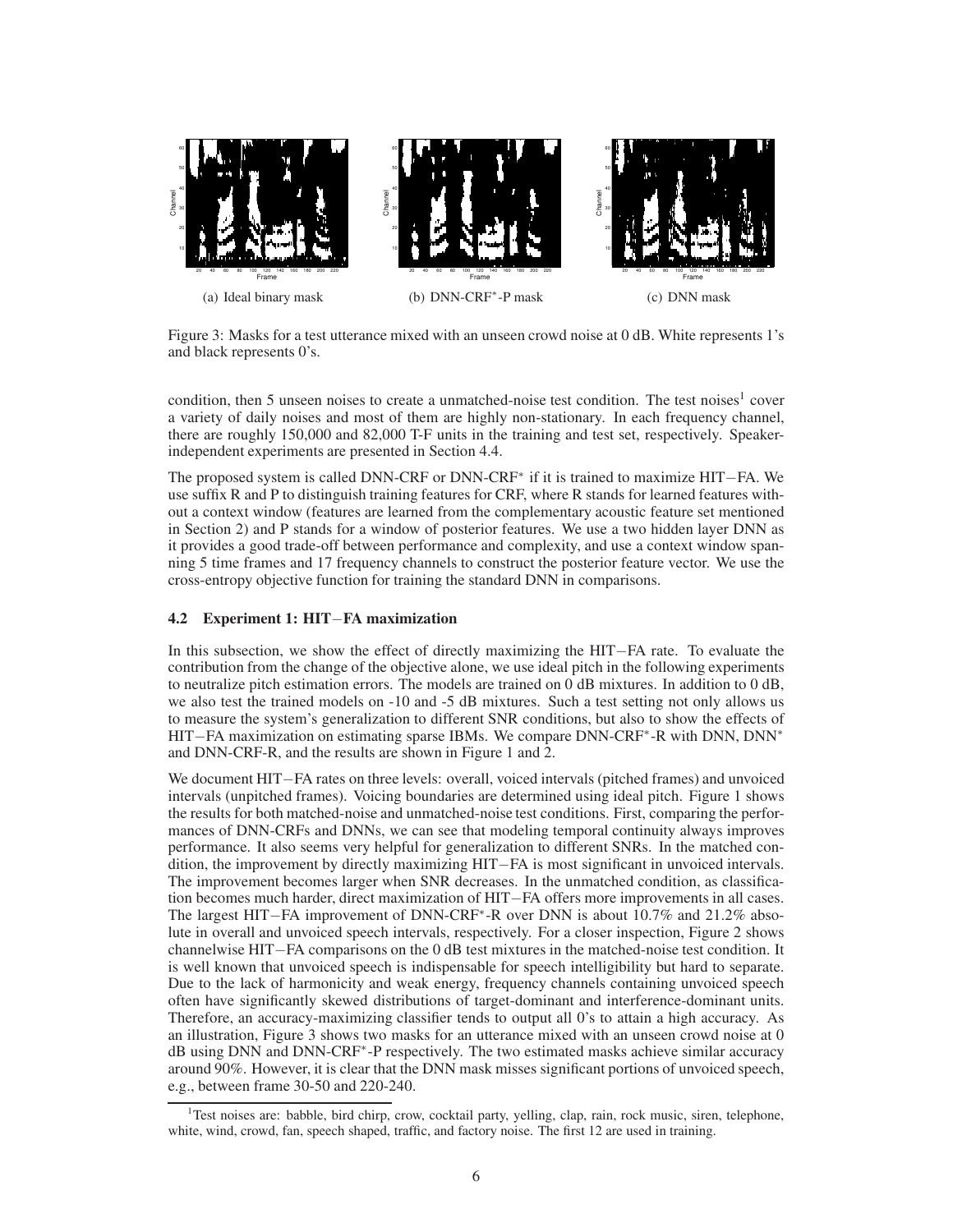| System                  | Matched-noise condition |          |                |               | Unmatched-noise condition |          |                |                   |
|-------------------------|-------------------------|----------|----------------|---------------|---------------------------|----------|----------------|-------------------|
|                         | Accuracy                | $HIT-FA$ | $SNR$ ( $dB$ ) | $SegSNR$ (dB) | Accuracy                  | $HIT-FA$ | $SNR$ ( $dB$ ) | $SegSNR$ ( $dB$ ) |
| <b>GMM [10]</b>         | 77.4%                   | 55.4%    | 10.2           | 7.3           | 65.9%                     | 31.6%    | 6.8            | 1.9               |
| <b>SVM</b> [11]         | 86.6%                   | 68.0%    | 10.5           | 10.9          | $91.2\%$                  | 64.1%    | 9.7            | 7.9               |
| <b>DNN</b>              | 87.7%                   | 71.6%    | 11.4           | 11.8          | 91.1%                     | 66.2%    | 9.9            | 8.1               |
| <b>CRF</b>              | 82.3%                   | 59.8%    | 8.8            | 8.7           | 90.8%                     | 64.0%    | 9.3            | 7.8               |
| <b>SVM-Struct</b>       | 81.7%                   | 58.6%    | 8.4            | 8.1           | $90.7\%$                  | 63.5%    | 9.1            | 7.5               |
| <b>CNF</b>              | 87.8%                   | 71.7%    | 11.2           | 12.0          | 91.1%                     | 66.9%    | 9.8            | 8.4               |
| LD-CRF                  | 86.3%                   | 68.4%    | 9.7            | 10.5          | 91.1%                     | 63.6%    | 8.9            | 7.8               |
| DNN-CRF <sup>*</sup> -R | 89.1%                   | 75.6%    | 12.1           | 13.2          | 90.8%                     | 70.2%    | 10.3           | 9.0               |
| DNN-CRF <sup>*</sup> -P | 89.9%                   | 76.9%    | 12.0           | 13.5          | 91.1%                     | 70.7%    | 10.0           | 8.9               |
| Hendriks et al. [1]     | n/a                     | n/a      | 4.6            | 0.5           | n/a                       | n/a      | 6.2            | 1.1               |
| Wiener Filter [2]       | n/a                     | n/a      | 3.7            | $-0.7$        | n/a                       | n/a      | 5.6            | $-0.6$            |

Table 1: Performance comparisons between different systems. Boldface indicates best result

Table 2: Performance comparisons when tested on different unseen speakers

| System              |          |          | Matched-noise condition |               | Unmatched-noise condition |        |            |               |
|---------------------|----------|----------|-------------------------|---------------|---------------------------|--------|------------|---------------|
|                     | Accuracy | $HIT-FA$ | $SNR$ (dB)              | $SeeSNR$ (dB) | Accuracy                  | HIT–FA | $SNR$ (dB) | $SegSNR$ (dB) |
| <b>SVM</b> [11]     | 86.2%    | 65.0%    | 10.2                    | 9.9           | $91.1\%$                  | 60.6%  | 9.4        |               |
| $DNN-CRF^* - P$     | 87.3%    | 72.0%    | 12.1                    | 11.2          | 90.9%                     | 68.3%  | 10.1       | 8.1           |
| Hendriks et al. [1] | n/a      | n/a      | 4.5                     | $-2.9$        | n/a                       | n/a    | 6.9        | $-1.0$        |
| Wiener Filter [2]   | n/a      | n/a      | 3.8                     | -4.5          | n/a                       | n/a    | 6.0        | $-3.3$        |

In summary, direct maximization of HIT−FA improves HIT−FA performance compared to accuracy maximization, especially for unvoiced speech, and the improvement is more significant when the system is tested on unseen acoustic environments.

### **4.3 Experiment 2: system comparisons**

We systematically compare the proposed system with three kinds of systems on 0 dB mixtures: binary classifier based, structured predictor based, and speech enhancement based. In addition to HIT–FA, we also include classification accuracy, SNR and segmental SNR (segSNR) as alternative evaluation criteria. To compute SNRs, we use the target speech resynthesized from the IBM as the ground truth signal for all classification-based systems. This way of computing SNRs is commonly adopted in the literature [4, 25], as the IBM represents the ground truth of classification. All classification-based systems use the same feature set, but with estimated pitch, described in Section 2, except for Kim et al.'s GMM based system which uses AMS features [10]. Note that we fail to produce reasonable results using the complementary feature set in Kim et al.'s system, possibly because GMM requires much more training data than discriminative models for high dimensional features. Results are summarized in Table 1.

We first compare with methods based on binary classifiers. These include two existing systems [10, 11] and a DNN based system. Due to the variety of noises, classification is challenging even in the matched-noise condition. It is clear that the proposed system significantly outperforms the others in terms of all criteria. The improvement of DNN-CRF<sup>∗</sup> s over DNN demonstrates the benefit of modeling temporal continuity. It is interesting to see that DNN significantly outperforms SVM, especially for unvoiced speech (not shown) which is important for speech intelligibility. We note that without RBM pretraining, DNN performs significantly worse. Classification in the unmatchednoise condition is obviously more difficult, as feature distributions are likely mismatched between the training and the test set. Kim et al.'s system fails to generalize to different acoustic environments due to substantially increased FA rates. The proposed system significantly outperforms SVM and DNN, achieving about 71% overall HIT−FA and 10 dB SNR for unseen noises. Kim et al.'s system has been shown to improve human speech intelligibility [10], it is therefore reasonable to project that the proposed system will provide further speech intelligibility improvements.

We next compare with systems based on structured predictors, including CRF, SVM-Struct [26], conditional neural fields (CNF) [20] and latent-dynamic CRF (LD-CRF) [19]. For fair comparisons, we use a two hidden layer CNF model with the same number of parameters as DNN-CRF<sup>∗</sup>s. Conventional structured predictors such as CRF and SVM-Struct (linear kernel) are able to explicitly model temporal dynamics, but only with linear modeling capability. Direct use of CRF turns out to be much worse than using kernel SVM. Nevertheless, the performance can be substantially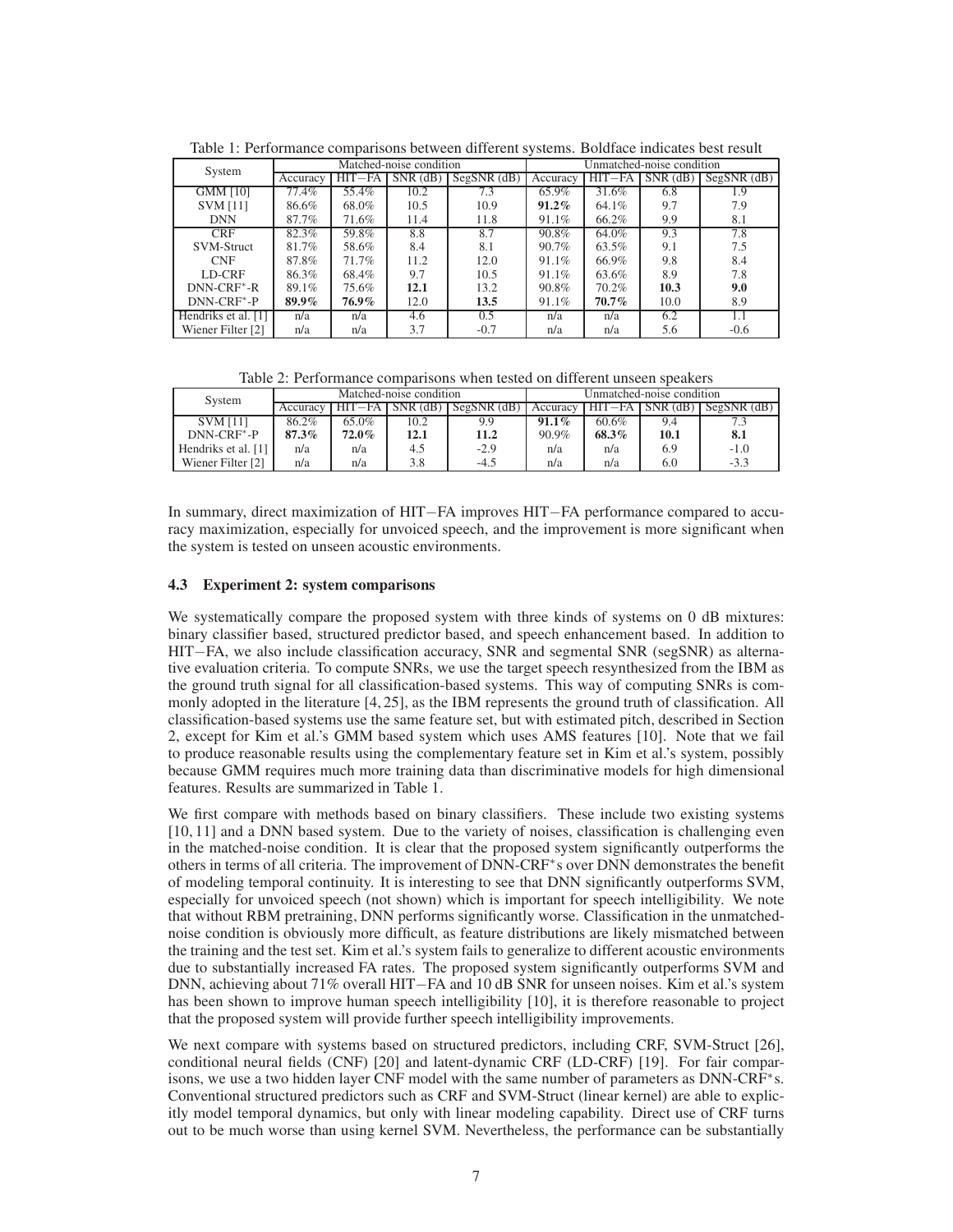boosted by adding latent variables (LD-CRF) or by using nonlinear feature functions (CNF and DNN-CRF<sup>∗</sup>s). With the same network architecture, CNF mainly differs from our model in two aspects. First, CNF does not use unsupervised RBM pretraining. Second, CNF only uses bias units in building transition features. As a result, the proposed system significantly outperforms CNF, even if CRF and neural networks are jointly trained in the CNF model. With better ability of encoding contextual information, using a window of posteriors as features clearly outperforms single unit features in terms of classification. It is worth noting that although SVM achieves slightly higher accuracy in the unmatched-noise condition, the resulting HIT−FA and SNRs are worse than some other systems. This is consistent with our analysis in Section 4.2.

Finally, we compare with two representative speech enhancement systems [1, 2]. The algorithm proposed in [1] represents a recent state-of-the-art method and Wiener filtering [2] is one of the most widely used speech enhancement algorithms. Since speech enhancement does not aim to estimate the IBM, we compare SNRs by using clean speech (not the IBM) as the ground truth. As shown in Table 1, the speech enhancement algorithms are much worse, and this is true of all 17 noises.

Due to temporal continuity modeling and the use of T-F context, the proposed system produces masks that are smoother than those from the other systems (e.g., Figure 3). As a result, the outputs seem to contain less musical noise.

#### **4.4 Experiment 3: speaker generalization**

Although the training set contains only a single IEEE speaker, the proposed system generalizes reasonably well to different unseen speakers. To show this, we create a new test set by mixing 20 utterances from the TIMIT corpus [27] at 0 dB. The new test utterances are chosen from 10 different female TIMIT speakers, each providing 2 utterances. We show the results in Table 2, and it is clear that the proposed system generalizes better than existing ones to unseen speakers. Note that significantly better performance and generalization to different genders can be obtained by including the speaker(s) of interest into the training set.

### **5 Discussion and conclusion**

Listening tests have shown that a high FA rate is more detrimental to speech intelligibility than a high miss (or low HIT) [9]. The proposed classification framework affords us control over these two quantities. For example, we could constrain the upper bound of the FA rate while still maximizing the HIT rate. In this case, a constrained optimization should substitute (5). Our experimental results (not shown due to lack of space) indicate that this can effectively remove spurious target segments while still produce intelligible speech.

Being able to efficiently compute the derivative of marginals, in principle one could optimize a class of objectives other than HIT−FA. These may include objectives concerning either speech intelligibility or quality, as long as the objective of interest can be expressed or approximated by a combination of marginal probabilities. For example, we have tried to simultaneously minimize two traditional CASA measures  $P_{EL}$  and  $P_{NR}$  (see e.g., [25]), where  $P_{EL}$  represents the percent of target energy loss and  $P_{NR}$  the percent of noise energy residue. Significant reductions in both measures can be achieved compared to methods that maximize accuracy or conditional log-likelihood.

We have demonstrated that the challenge of the monaural speech separation problem can be effectively approached via structured prediction. Observing that the IBM exhibits highly structured patterns, we have proposed to use CRF to explicitly model the temporal continuity in the IBM. This linear sequence classifier is further transformed to a nonlinear one by using state and transition feature functions learned from DNN. Consistent with the results from speech perception, we train the proposed DNN-CRF model to maximize a measure that is well correlated to human speech intelligibility in noise. Experimental results show that the proposed system significantly outperforms existing ones and generalizes better to different acoustic environments. Aside from temporal continuity, other ASA principles [5] such as common onset and co-modulation also contribute to the structure in the IBM, and we will investigate these in future work.

**Acknowledgements.** This research was supported in part by an AFOSR grant (FA9550-12-1-0130), an STTR subcontract from Kuzer, and the Ohio Supercomputer Center.